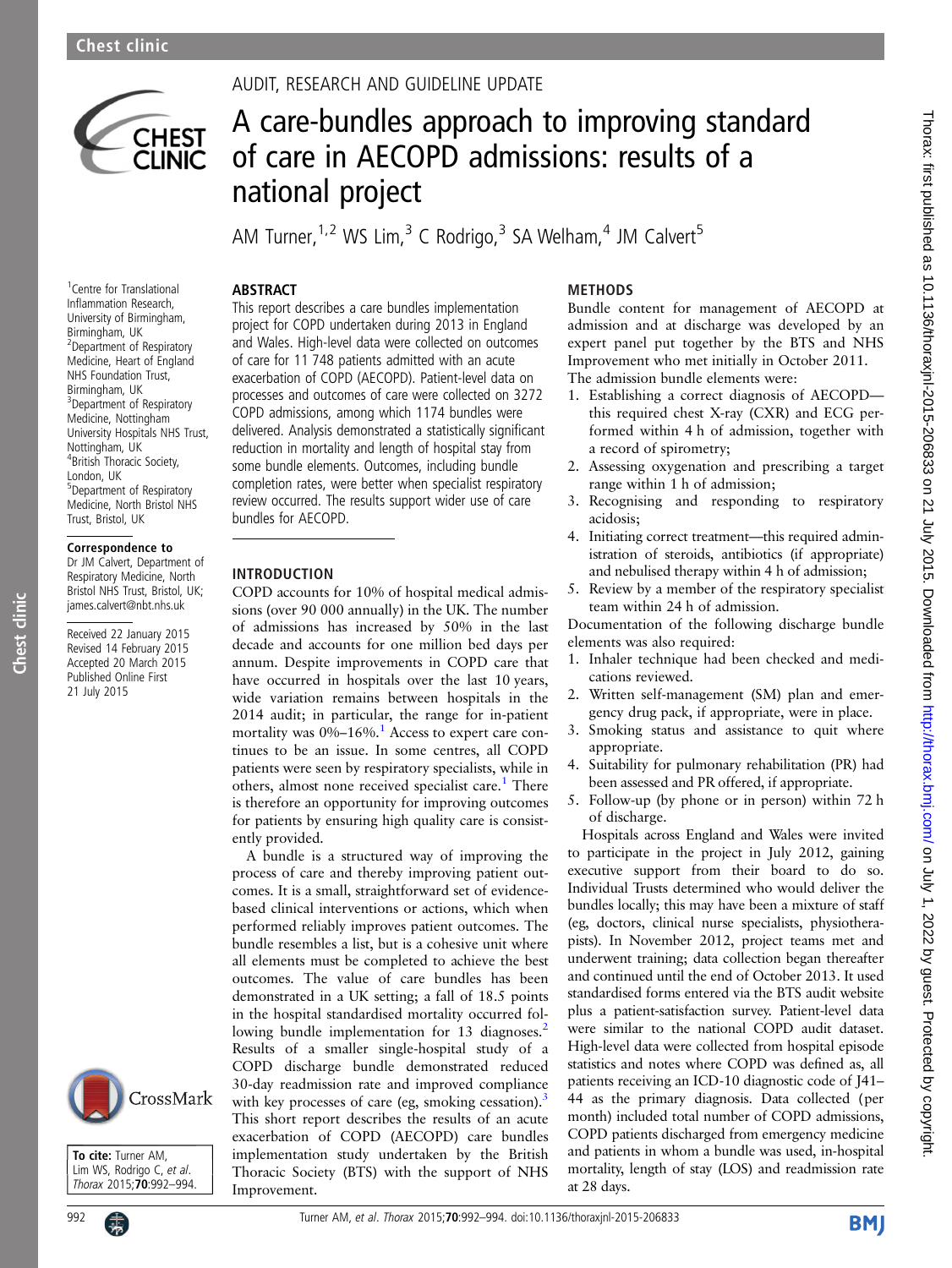All data were analysed in SPSS V.21.0. Initial comparisons between patients receiving and not receiving a bundle were conducted using  $\chi^2$  for frequency variables and Mann–Whitney for scale variables. Adjustment for centre and other covariates on admission bundle outcome was carried out using generalised estimating equations in order to adjust for clustering due to centres. The LOS data were too skewed to construct a robust linear regression; hence, a logistic model utilising the outcome of LOS <median (5 days) was used instead. Significance was taken as  $p < 0.05$ .

## RESULTS

Twenty-one hospitals participated. High-level data were collected for 11 748 patients and patient-level data for 3272 COPD admissions and 2263 discharges. Table 1 shows patient characteristics. The admission and discharge datasets were collected separately, albeit in the same time period; therefore, there would have been overlap, but this was not complete. For example, some Trusts already had a discharge bundle in place, so only submitted data on the admission bundle.

Admission bundle completion rates rose gradually from 1.8% to 13.2% by the end of the project. Many patients received bundle elements even without formal use of an admission bundle; however, patients in whom a bundle was applied were more likely to have  $\geq$ 4 bundle elements completed (26.8% vs 18.2%, p=0.005). Univariate analysis, adjusted for centre, did not reveal any impact of a bundle on mortality ( $p=0.17$ ) or LOS (p=0.35) using outcomes derived from HES data. In

multivariate analyses, adjusted for centre and gender (since this differed between patients receiving the bundle and not), several parts of the admission bundle related to the outcome. Specifically, mortality was reduced by correct use of oxygen (OR: 0.22 (0.05 to 0.88), p=0.03) and treatment within 4 h (OR:  $0.60$  (0.42 to 0.87), p<0.01), while LOS fell below the median if acidosis and oxygen were managed properly (OR: 1.84 (1.38 to 2.46) and 1.41 (1.20 to 1.67), both  $p<0.01$ ). Patients reviewed by the respiratory team at any time were more likely to receive a bundle  $(17.3\% \text{ vs } 9.1\%, \text{ p} < 0.0001)$  to have the diagnosis, oxygen and acidosis elements of the bundle completed (all  $p<0.0001$ ) and had a slightly lower death rate (4.4%) vs  $6.3\%$ ) despite higher admission pCO<sub>2</sub>  $(6.10 \text{ vs } 5.61,$ p<0.0001) and higher non-invasive ventilation (NIV) rates  $(61.2\% \text{ vs } 44.8\%, \text{ p} = 0.003).$ 

Discharge bundle completion rates rose gradually from 4.1% to 14.1%. Again, patients in whom a bundle was applied were more likely to receive all bundle elements ( $\geq$ 4 bundle elements completed (26.8% vs 18.2%, p=0.005), see also table 1). Data submitted by Trusts regarding readmission rates were patchy and insufficient to judge the effect of the bundle or its elements. Patients reviewed by the respiratory team were more likely to receive a bundle (34.9% vs 10.8%, p < 0.0001) and have ≥4 bundle elements completed  $(28.7\% \text{ vs } 4.2\%, \text{ p} < 0.0001).$ Significance was not affected by adjustment for centre. A total of 156 patient-satisfaction questionnaires were completed; from Trusts where pre- and post-bundle implementation data were submitted, patients' self-reported ability to understand and self-

| Admission bundle n=3272    |                    |                         |                            |         | Discharge bundle n=2263                                                                 |                                                                       |                                                                  |                                                                      |         |
|----------------------------|--------------------|-------------------------|----------------------------|---------|-----------------------------------------------------------------------------------------|-----------------------------------------------------------------------|------------------------------------------------------------------|----------------------------------------------------------------------|---------|
|                            | Whole group        | No bundle<br>$N = 2576$ | <b>Bundle</b><br>$N = 515$ | p Value |                                                                                         | Whole<br>group                                                        | No bundle<br>$N = 1547$                                          | <b>Bundle</b><br>$N = 659$                                           | p Value |
| Male                       | 1608 (49.1%)       | 1346 (52.3%)            | 231 (44.9%)                | 0.002   | Male                                                                                    | 1088 (48.2%)                                                          | 750 (48.5%)                                                      | 311 (47.2%)                                                          | 0.60    |
| Age                        | 72.2 (64.5-79.6)   | 72.3 (64.7-79.4)        | 71.2 (64.0-80.0)           | 0.12    | Age                                                                                     | 72 (64-79)                                                            | 72 (64-79)                                                       | $71(65 - 78)$                                                        | 0.22    |
| LOS (days)                 | $5(2-9)$           | $5(2-9)$                | $5(2-8)$                   | 0.36    | LOS (days)                                                                              | $5(2-9)$                                                              | $5(2-9)$                                                         | $5(3-9)$                                                             | 0.05    |
| Discharged from ED/<br>AMU | 317 (9.7%)         | 245 (9.5%)              | 54 (10.5%)                 | 0.50    | Discharged from<br>ED/AMU                                                               | 184 (8.6%)                                                            | 131 (8.5%)                                                       | 59 (9.0%)                                                            | 0.72    |
| Outcome                    |                    |                         |                            | 0.72    |                                                                                         |                                                                       |                                                                  |                                                                      |         |
| Discharged                 | 2391 (77.7%)       | 1917 (74.4%)            | 355 (68.9%)                |         |                                                                                         |                                                                       |                                                                  |                                                                      |         |
| <b>EDS</b>                 | 543 (17.7%)        | 424 (16.5%)             | 73 (14.2%)                 |         |                                                                                         |                                                                       |                                                                  |                                                                      |         |
| Died                       | 142 (4.6%)         | 114 (4.4%)              | 24 (4.7%)                  |         |                                                                                         |                                                                       |                                                                  |                                                                      |         |
| Diagnostic assessment      | 1365 (41.7%)       | 1071 (41.6%)            | 233 (45.2%)                | 0.13    | Treatment bundle*                                                                       | 819 (36.2%)                                                           | 311 (20.1%)                                                      | 490 (74.4%)                                                          | < 0.01  |
| Oxygen management          | 3024 (92.4%)       | 2384 (92.5%)            | 470 (91.3%)                | 0.32    | SM bundle*                                                                              | 643 (28.4%)                                                           | 198 (12.8%)                                                      | 425 (64.5%)                                                          | < 0.01  |
| Acidosis management        | 1117 (34.1%)       | 872 (33.9%)             | 184 (35.7%)                | 0.41    | Smoking bundle*                                                                         | 1673 (73.9%)                                                          | 1034 (66.8%)                                                     | 593 (90.0%)                                                          | < 0.01  |
| Treatment within 4 h       | 1555 (47.5%        | 1241 (48.2%)            | 231 (44.9%)                | 0.17    | PR bundle*                                                                              | 531 (23.5%)                                                           | 208 (13.4%)                                                      | 310 (47.0%)                                                          | < 0.01  |
| Respiratory review <24 h   | 1295 (37.6%)       | 973 (37.8%)             | 243 (47.2%)                | < 0.01  | Follow-up contact                                                                       | 1166 (51.9%)                                                          | 500 (32.3%)                                                      | 502 (76.2%)                                                          | < 0.01  |
| Time to antibiotics (min)  | 148 (68-280)       | 157 (80-285)            | 95 (22-210)                | 0.012   | Smoking cessation<br>referral                                                           |                                                                       |                                                                  |                                                                      | < 0.01  |
|                            |                    |                         |                            |         | Done<br><b>NA</b><br>Declined                                                           | 120 (5.5%)<br>1293 (59.4%)<br>260 (11.9%)                             | 57 (3.7%)<br>851 (55.0%)<br>126 (8.1%)                           | 55 (8.3%)<br>408 (61.9%)<br>130 (19.7%)                              |         |
| Time to resp review (h)    | $17.0(7.0 - 36.0)$ | $17.7(7.3-39.3)$        | $15.4(7.2 - 47.1)$         | 0.030   | Pulm rehab<br>Assessed<br>Referred<br><b>NA</b><br><b>Declined</b><br>Done Rehab before | 770 (34.0%)<br>320 (14.1%)<br>151 (6.8%)<br>315 (13.9%)<br>180 (8.1%) | 434 (28.1%)<br>133 (8.6%)<br>83 (5.4%)<br>93 (6.0%)<br>93 (6.0%) | 336 (51.0%)<br>178 (27.0%)<br>65 (9.9%)<br>192 (29.1%)<br>85 (12.9%) | < 0.01  |

\*'bundle' refers to the relevant element of the discharge bundle.

Data are shown as n (%) or median (IQR). Significant differences between bundle and no bundle groups are highlighted by a p value in bold type. For 181 admission bundle patients and 59 discharge bundle patients, their bundle receipt status was not entered by the managing team.

AMU, acute medical unit; ED, emergency department; EDS, early discharge scheme; LOS, length of stay; NA, not applicable; PR, pulmonary rehabilitation; SM, self-management.